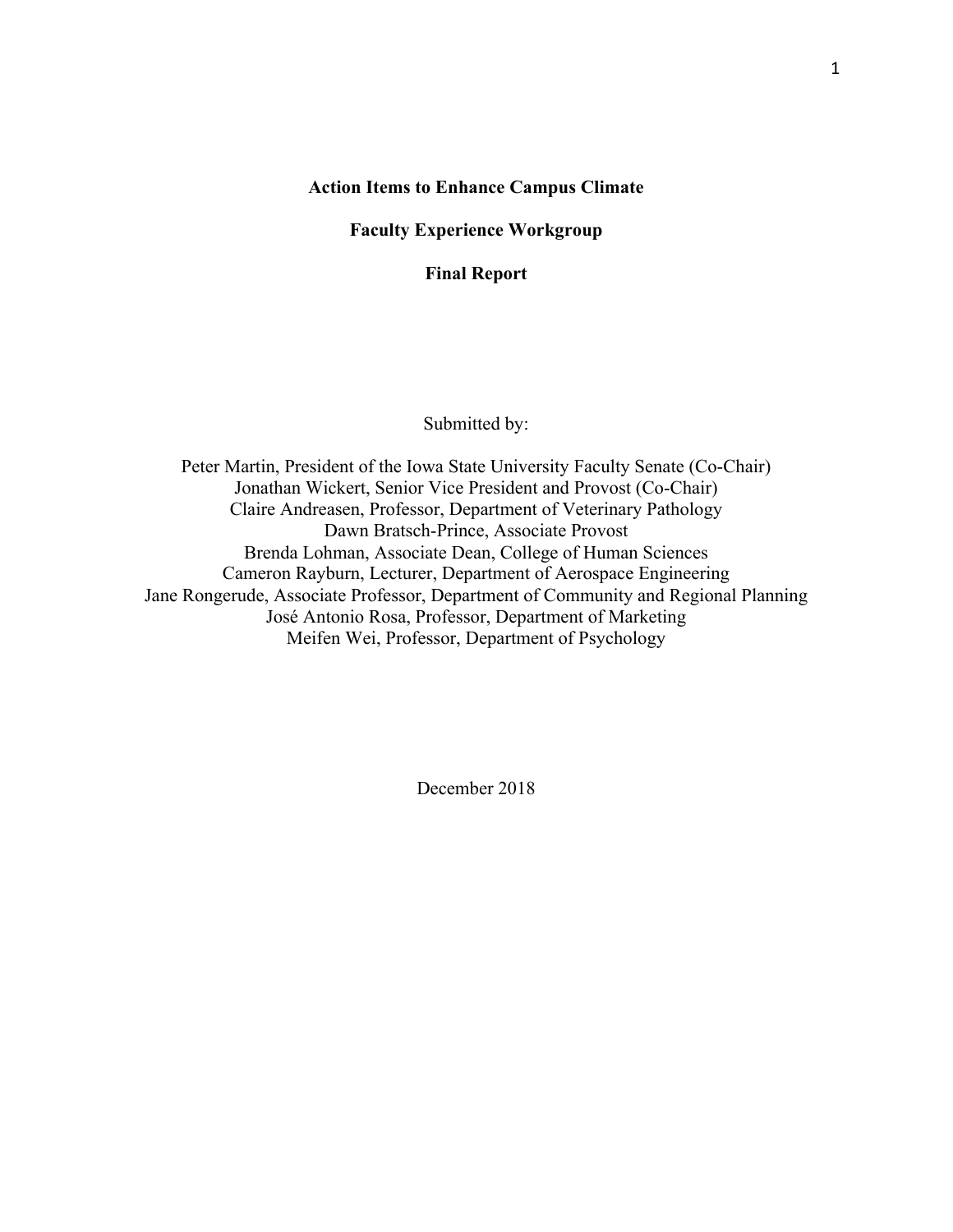### **Executive Summary**

President Wintersteen charged the Faculty Experience Workgroup to recommend action items responsive to the recently completed Campus Climate Survey. This report summarizes the Workgroup's recommendations based upon the results of the Campus Climate Survey; the most recent COACHE survey<sup>1</sup> on faculty work-life satisfaction; ideas and prioritizations received from faculty through open forums and the Faculty Senate discussion; feedback received from faculty through anonymous comments submitted online; and the views of Workgroup members. The Workgroup identified the following action items of highest priority:

- 1. **Creating and Promoting the** *Cy for Civility* **Culture Shaping Campaign**
- 2. **Developing Campus Wide Policies, Guidelines and Practices Against Bullying**
- 3. **Increasing Access to High-Quality Child Care**
- 4. **Enhancing Departmental Interactions Among Colleagues**
- 5. **Becoming Inclusive: The Equity, Diversity, and Inclusion Initiative**

While the Workgroup's recommendations focus on faculty experiences, the priorities represent opportunities to improve the campus climate for all – faculty, professional and scientific staff, merit staff, students, and visitors. The recommendations are interrelated and, if implemented, advance Goal Four of the university's strategic plan, which emphasizes the importance to *"continue to enhance and cultivate the ISU experience where faculty, staff, students, and visitors are safe and feel welcomed, supported, included, and valued by the university and each other."* 

<sup>&</sup>lt;sup>1</sup> Iowa State administered the COACHE (Collaborative on academic careers in higher education) survey to faculty most recently in 2016-2017, with a 49% participation rate. One of the strengths of the COACHE collaboration is that Iowa State is able to compare findings relative to other institutions – a comparator group of 112 schools that participate in COACHE and are substantially similar to ISU (e.g., doctoral and research intensive universities), and additionally to 5 peer schools that we select.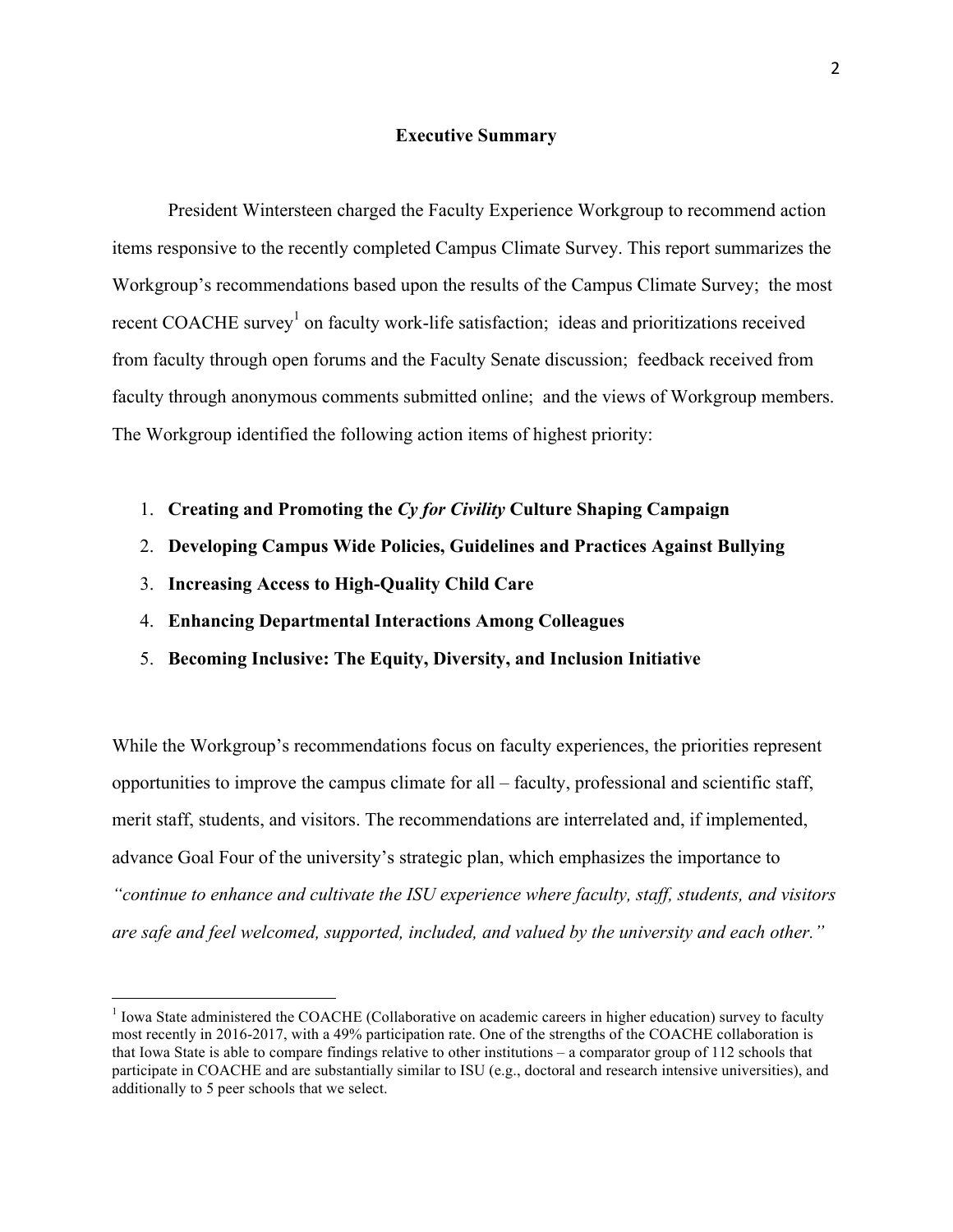#### **Development of Action Items**

In fall 2018, the Faculty Experience Workgroup was formed and collaboratively led by the Faculty Senate and the Office of the Senior Vice President and Provost to identify and recommend to President Wintersteen action items of highest priority, as identified by faculty, to enhance campus climate. The Workgroup is one of four charged by the President last spring with developing initiatives that improve the experience of undergraduate students, graduate students and postdoctoral scholars, faculty, and merit and professional and scientific employees.

In order to gather information and to develop the action items, the Workgroup proceeded in a systematic and inclusive manner. A diverse and representative team of faculty agreed to serve on the Faculty Experience Workgroup. The Workgroup analyzed results of the Campus Climate Survey and the COACHE survey to identify important topics and themes consistent across those reports, and prepared handouts summarizing findings (attached). The Workgroup presented results of those surveys to the Faculty Senate and requested feedback and ideas from senators on high-priority action items. A website was developed through which faculty could obtain information and submit anonymous comments, and an article appeared in Inside Iowa State on the Workgroup's activities. The Workgroup held two interactive open forums on October 17 and November 1, 2018. Forum participants discussed all items at a roundtable meeting (first forum), and through "round-robin" discussion groups (second forum). Through this process, Workgroup members developed a broad set of initial ideas for action items, which are listed on the following page and organized around six themes.

The Workgroup next prioritized to recommend a manageable set of initiatives that would provide the greatest benefit to the campus community, while recognizing that other worthy ideas should be retained for subsequent analysis and action. The recommended five initiatives are summarized after the list of thematic areas.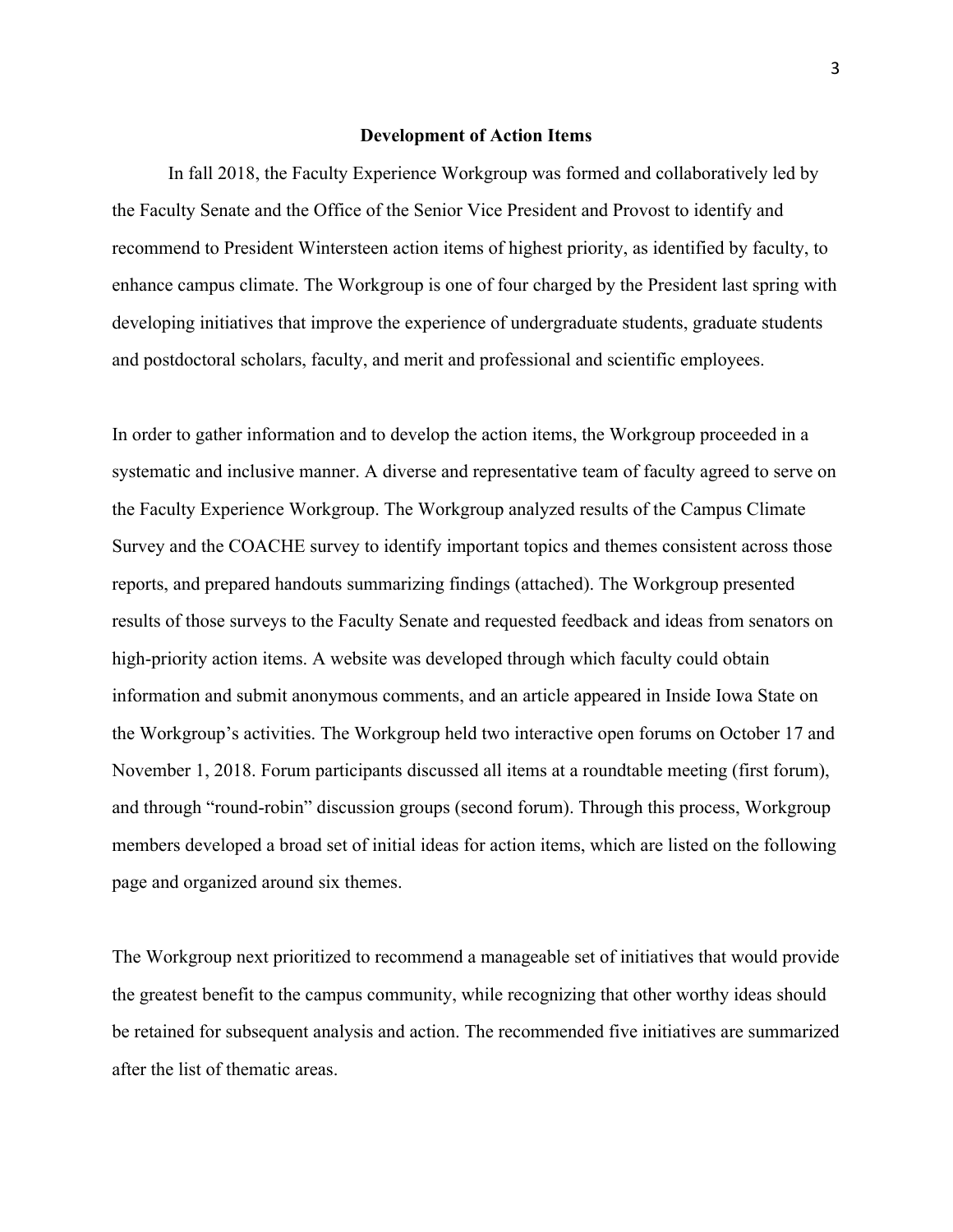# **Summary of Thematic Areas**

## **1. Departmental Initiatives**

- a. Develop guidelines to chairs for incorporating diversity and inclusion work into PRS's and annual evaluations
- b. Improve awareness of guidelines and support to chairs for faculty mentoring and retention efforts
- c. Develop resources for conducting effective meetings
- d. Improve recognition of faculty through internal and external awards and honors, including recognizing work in diversity, equity and inclusion

## **2. Faculty Work-Life Initiatives**

- a. Initiate a standing faculty work-life balance/integration committee
- b. Improve university child care including on-site facility with nurse
- c. Intentionally consider faculty workload, morale, and stress when making decisions at all levels – department, college and university
- d. Improve Faculty Handbook policies, develop online training, and support bystander intervention on workplace bullying

## **3. Faculty Awareness Initiatives**

- a. Improve awareness of access to flexible faculty work-life policies
- b. Provide alternatives to appeal and grievance process
- c. Start marketing campaign to build campus culture and articulate social norms

## **4. Teaching Initiatives**

- a. Have student evaluation of teaching task force consider assessment on faculty respecting and valuing views of students, and on gender, race and language bias
- b. Promote teaching and learning circles

# **5. University Initiatives**

- a. Improve salary competitiveness
- b. Promote conversations and understanding of shared governance at all levels department, college and university
- c. Increase faculty awareness, participation and engagement with Green Dot program
- d. Improve awareness of counseling and mental health support resources for faculty via EAP
- e. Develop a faculty club to support collaboration
- f. Consider designating a professional day for faculty and staff to catch up with training and reporting demands
- g. Review scholarship criteria for faculty evaluations that would appreciate activities consistent with the land-grant mission

# **6. Community Navigation Initiative**

- a. Coordinate with ISU offices for links on community resources (D&I, HR)
- b. Develop coordinated website for faculty and community resources
- c. Explore connections to Ames Chamber of Commerce
- d. Promote needed community support services for family members (e.g., counseling and mental health resources, Employee Assistance Program, medical resources, elder care, children with special needs, school programs, multicultural community groups, religious affiliation groups)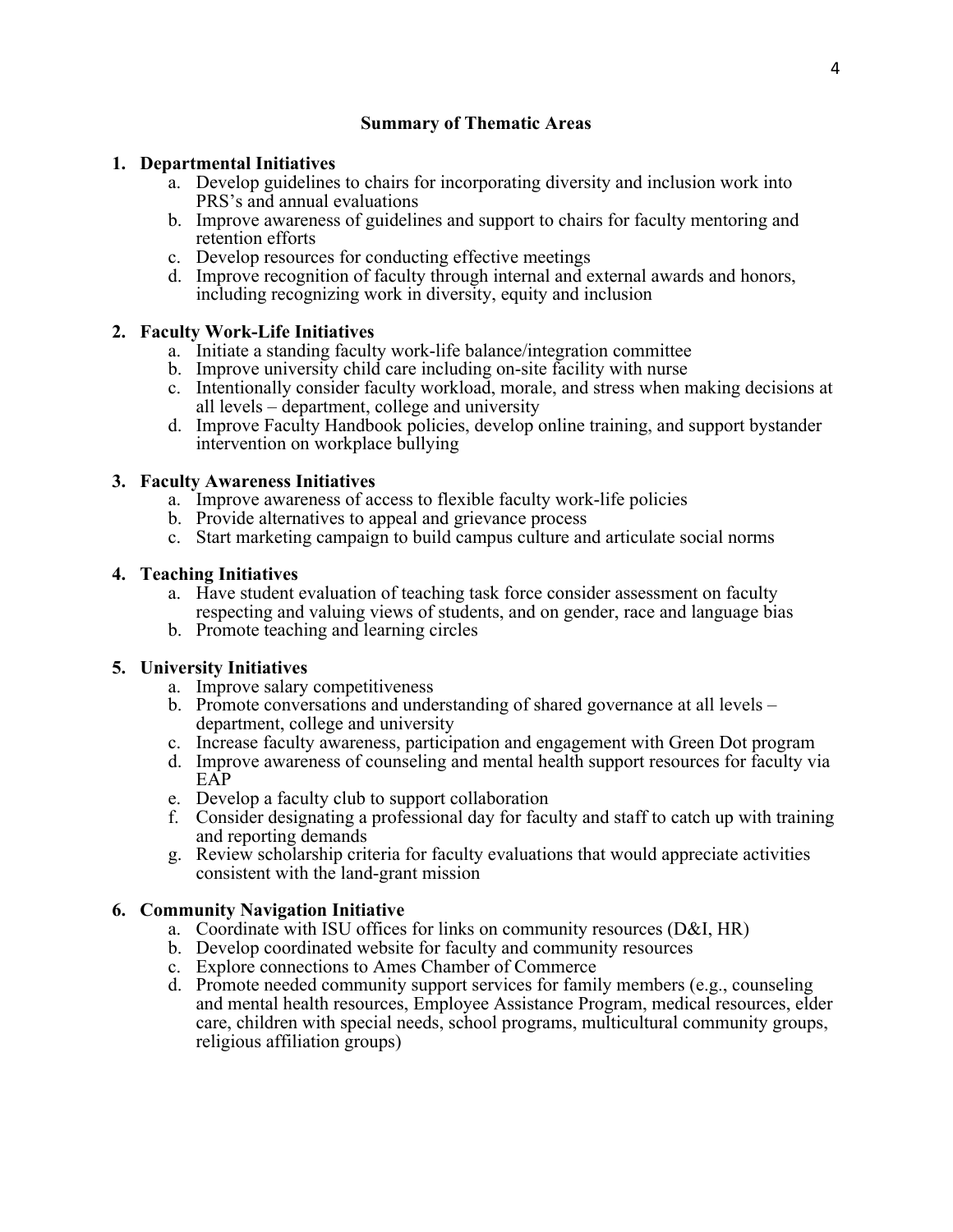# **Creating and Promoting the** *Cy for Civility* **Culture Shaping Campaign**

There is a need to provide exemplars of civil behavior and reminders that civility is for everyone's benefit and is everybody's responsibility. The campaign involves mass media (e.g., PSA advertising), social media (e.g., YouTube, Facebook, Twitter, etc.), promotional materials (e.g., buttons, magnets, pens, pads, etc.), engagement incentives (e.g., prizes for best Cy for Civility stories) and reoccurring public relations events around engagement and media initiatives. This initiative is envisioned as a multi-year, multi-media campaign focused on campus constituents, and will involve outreach to students, faculty, and staff across colleges and athletic programs. We will extend to Extension and Outreach offices throughout the state as well as ISU alumni and allies.

The campaign's primary objectives are: 1) to make the civil and uplifting treatment of others the default, regardless of circumstances or issues in play; and 2) to empower people (e.g., students, professional staff, merit staff) to encourage ISU community members to become exemplars for civil behavior.

The campaign will celebrate civility through repeated and entertaining messaging, varied public narratives that exemplify civil behavior, and ubiquitous reminders of the civility for all message. Cy will be integral to messaging and widespread reminders. The campaign will rely on messaging that addresses civil behavior and the individual and community benefits that flow from civility (e.g., trust, collaboration, reduced stress, communication, affinity, identification).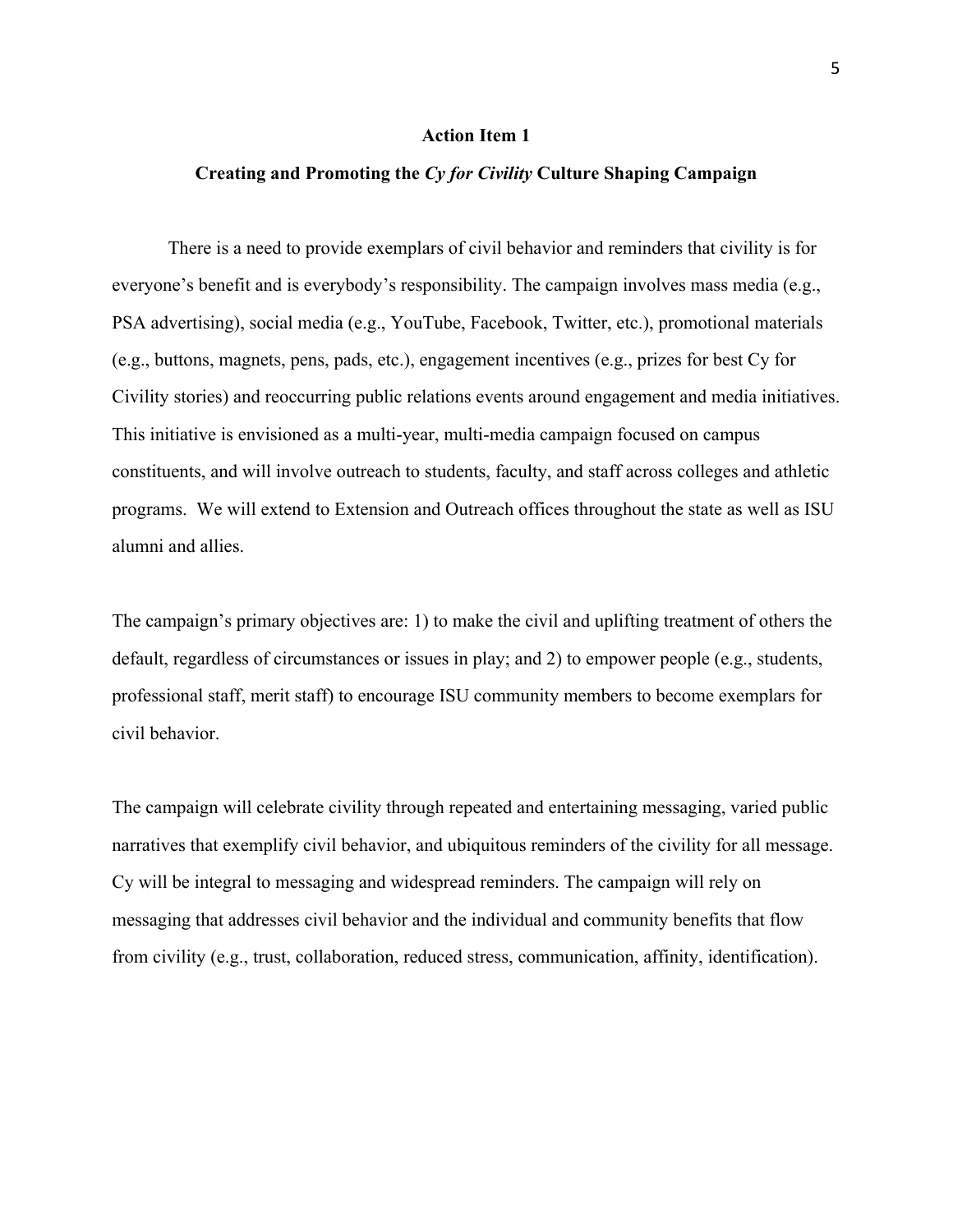### **Developing Campus Wide Policies, Guidelines and Practices Against Bullying**

There is a need to decrease bullying on campus and create a more affirming and inclusive climate. This goal requires an atmosphere of civility and respect, which can be enabled through structured guidelines, practices and policies which codify expectations and provide mechanisms for accountability. Other universities offer exemplars. Oregon State defines bullying as:

[C]onduct of any sort directed at another that is severe, pervasive or persistent, and is of a nature that would cause a reasonable person in the victim's position substantial emotional distress and undermine his or her ability to work, study or participate in his or her regular life activities, and actually does cause the victim substantial emotional distress and undermines the victim's ability to work, study, or participate in the victim's regular life activities.

A growing list of institutions of higher education have workplace bullying policies: Clemson, Johns Hopkins, Northwestern, Old Dominion, Connecticut, Georgia, Virginia, and Washington State. The University of California system identifies bullying as abusive conduct<sup>2</sup>. The Colorado State University policy recognizes that bullying behavior is context dependent and may not have an intended individual target<sup>3</sup>. The McNeese State policy emphasizes that bullying results in victims experiencing fear of negative consequences such as social exclusion, humiliation, or the use of force<sup>4</sup>. The Penn State policy recognizes that bullying "creates a risk to the health and safety of the employee(s)." Bullying guidelines and policies, developed in consultation with faculty, staff, and student governance bodies, would complement existing resources regarding discrimination and harassment and add further clarification about acceptable and unacceptable behavior. In addition, training for the entire campus community will need to be developed.

https://policy.ucop.edu/doc/4000647/AbusiveConductAndBullying<br>http://policylibrary.colostate.edu/policy.aspx?id=729<br>https://www.mcneese.edu/policy/anti-bullying\_policy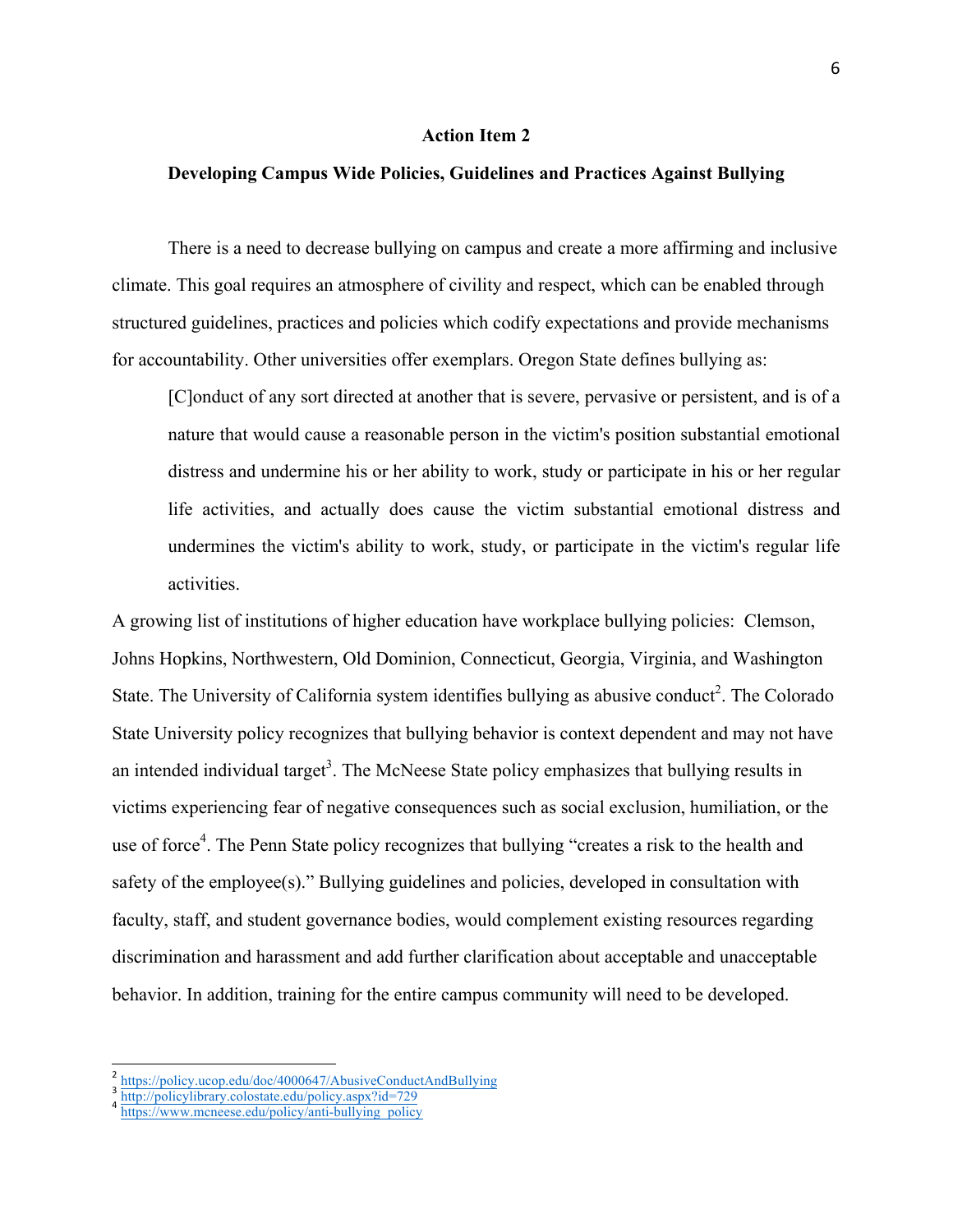#### **Increasing Access to High-Quality Child Care**

A need exists for increased access to high-quality child care on or near campus, including emergency and back-up care after business hours, and financial assistance to underwrite costs to families. In 2014, Iowa State University's Office of Child Care and Family Resources completed a Child Care Feasibility Study. At that time and today, ISU houses three nationally accredited child care centers on campus. In 2018, a private sector childcare center, Lily Pad Learning Center, opened at the ISU Research Park.

However, faculty continue to identify an acute ongoing need for access to child care. The cost of child care is an additional vital factor for faculty, staff, and students. In the Campus Climate data, only 23% of faculty "strongly agreed" or "agreed" that child care benefits at Iowa State University were competitive. Three ISU centers operate at capacity every year with long waiting lists. Currently the waitlists at the Centers are: Lab School: 196 children; UCC, 237; and Vet Med CCC: 193.

Approximately 80% of these wait lists are infant/toddler/two-year-olds, and 20% are 3-5 years old. There is a need for school-age child care initiatives including emergency back-up care, holiday and vacation care, and summer day camp care. A center that includes these types of care was ranked highly by faculty, and the issue will become only more important in the future.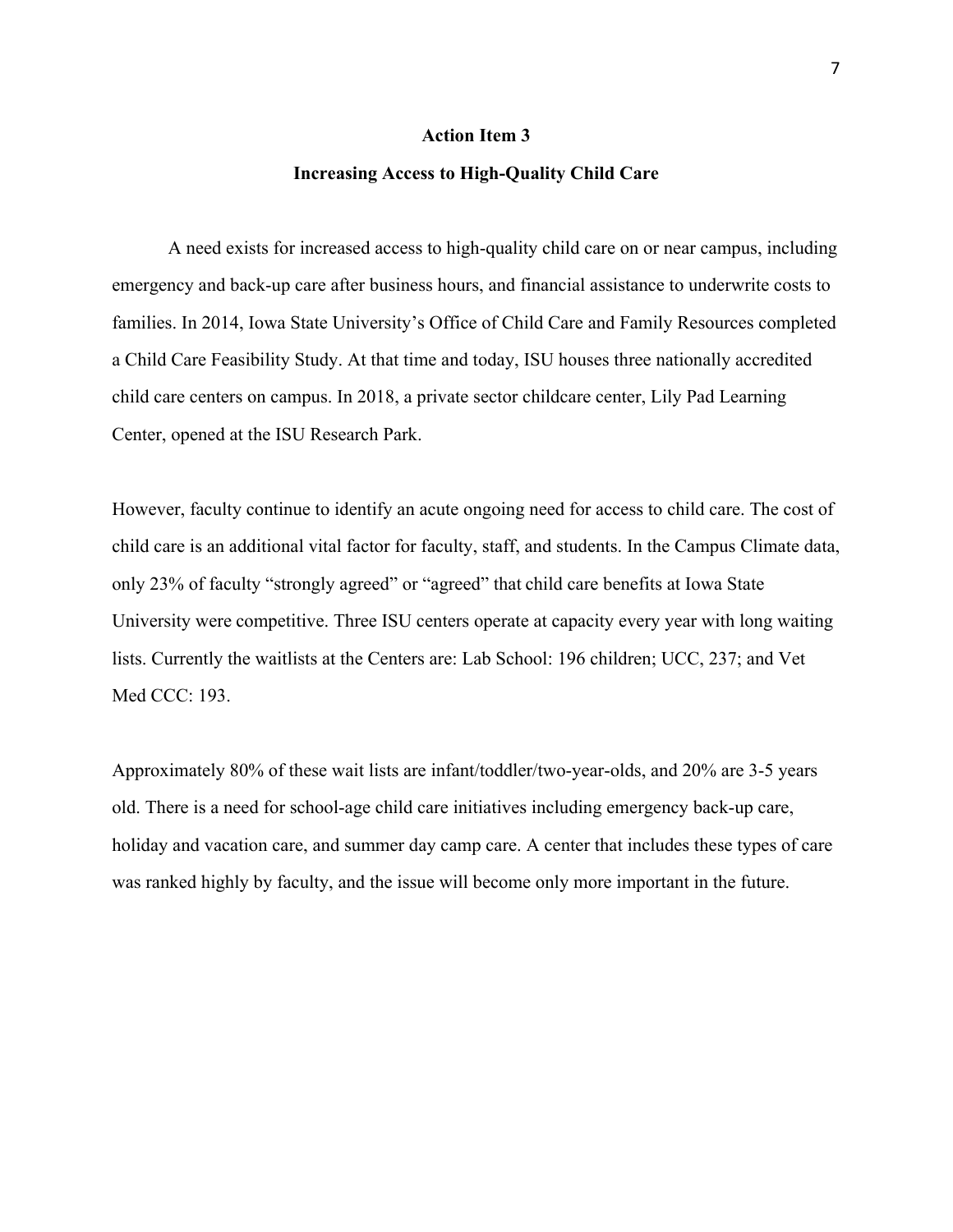### **Enhancing Departmental Interactions Among Colleagues**

There is a need to improve employee relations with one another particularly at the department level. The Campus Climate Survey demonstrated that 26% of faculty respondents experienced exclusionary, intimidating, offensive, and/or hostile behaviors, and reported the following as sources: colleagues within the same department  $-55\%$ ; other faculty  $-37\%$ ; department chair  $-28\%$ ; and students  $-21\%$ . The results further identified that a 10% decrease in positive work environment exists at the department level as compared to the entire university.

The overarching priority of this initiative is to provide professional skill development and toolkits for both faculty and department chairs through training, best practices, action steps, role delineation and responsibilities, as well as the enhancement of new and existing guidelines, practices, and policies to assist faculty and department chairs to facilitate and lead a positive work environment. This initiative would focus on: 1) creating toolkits for faculty and department chair professional developments via identification of training priorities, needs, and gaps, and clearly defining core faculty and chair roles and responsibilities; 2) identifying and leveraging resources that enhance departmental interactions and roles among faculty; 3) creating department focused best practices derived from faculty and department chair surveys and forums; 4) providing guidelines for transparent communication, especially for faculty advancement and mentoring; and 5) using applicable resources to benefit the university community. Therefore, the goal is to provide tools to improve interactions of faculty with other faculty within and outside their home departments, and faculty with department chairs, to enhance the work environment throughout the university.